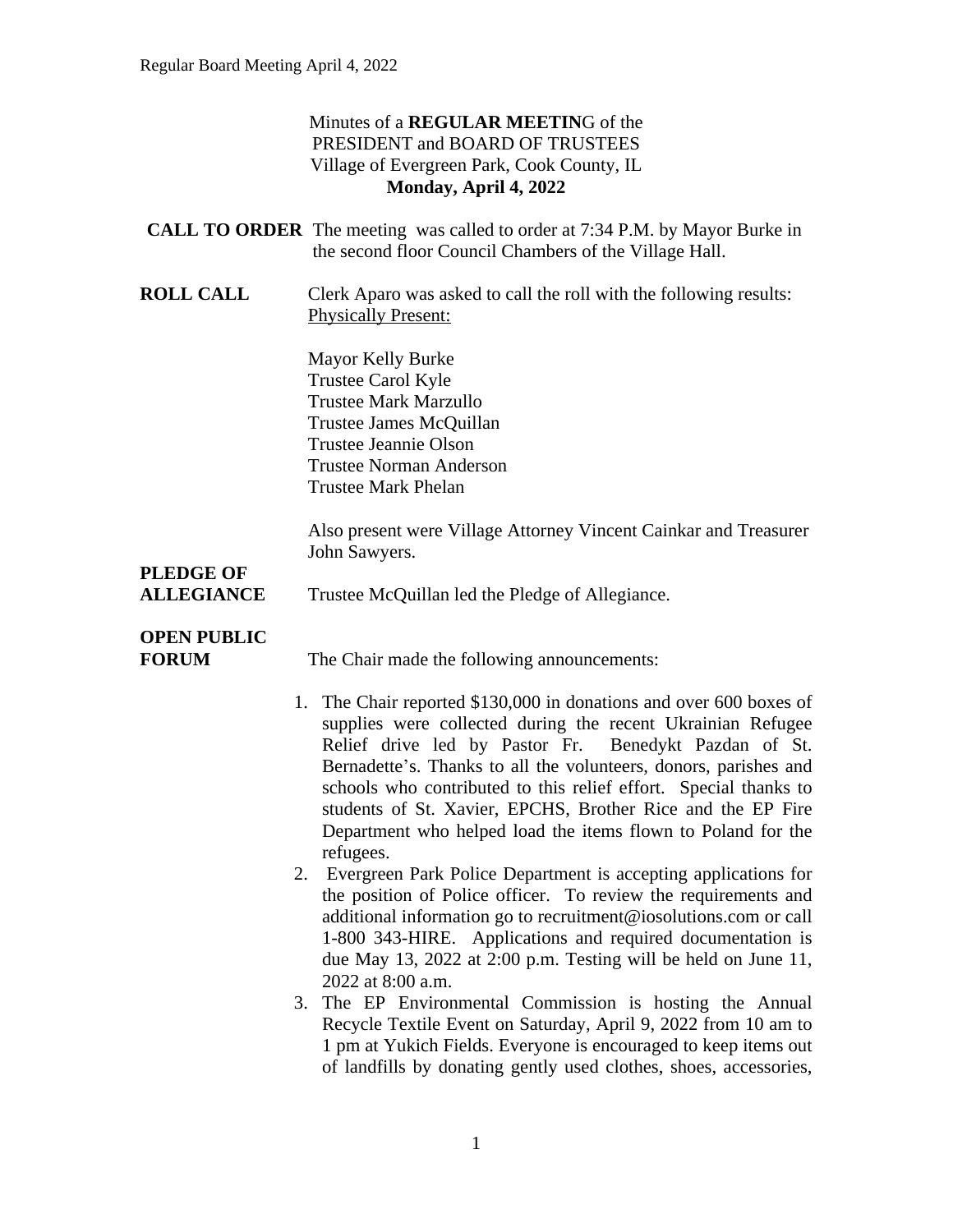and household textiles. Volunteers are welcome contact Village Hall for info.

- 4. The Easter Bunny will be at the EP Recreation Department, on Saturday, April 9, 2022 from 10 a.m. to 11:30 a.m. The event includes continental breakfast donated by Wolf's Bakery and a make and take family craft project including dye an Easter egg.
- 5. The Evergreen Park Youth Department invites everyone to Celebrate Earth Day with "The Great Global Clean-up" on Friday, April 22, 2022 at the 50-acre park. Contact Ms. Pyeisha to volunteer and sign up by April 18, 2022 at the Community Center. For more information, email Mary Kay, Barn Manager at [mnielsen@evpkadm.org](mailto:mnielsen@evpkadm.org).
- 6. St. Bernadette's is hosting a 75-year Anniversary with Mass at 4:00 p.m. on Saturday, April 23, 2022 and a dinner at Ridge Country Club.
- 7. Free tax returns for seniors and disabled adults continue by appointment only. Circuit breaker Program and property tax freeze assistance also available. Call OCS at 708-422-8776 for more information.
- 8. Commendations from Evergreen Park Police Chief Saunders to Lt. Zimmer, Sgt. Salazar, and Officers Vos, Bavone, Medina, Duffin, Valdovinos, Wantroba and Schleder for the arrest of a convicted felon and seizure of drugs and weapons.

#### **OPEN PUBLIC** NONE.

# **REGULAR**

**AGENDA Motion by Trustee Marzullo** second by Trustee McQuillan to waive the reading of the minutes of the March 21, 2022 Regular Meeting of the President and Board of Trustees and approved as presented was passed by unanimous voice vote and so ordered by the Chair.

#### **RESOLUTION RES. 11-2022**

Motion by Trustee Phelan second by Trustee Anderson to approve **Resolution NO. 11-2022** with expenditures in the General Corporate Fund, \$ 685,551.43 and Water management Fund, \$ 47,859.35 and the Street Bond Fund, \$24,250.00 for a total of \$ 760,660.78. Upon roll call, voting YES Trustees Kyle, Marzullo, McQuillan, Olson, Anderson and Phelan voting NO: NONE. The motion was passed and so ordered by the Chair.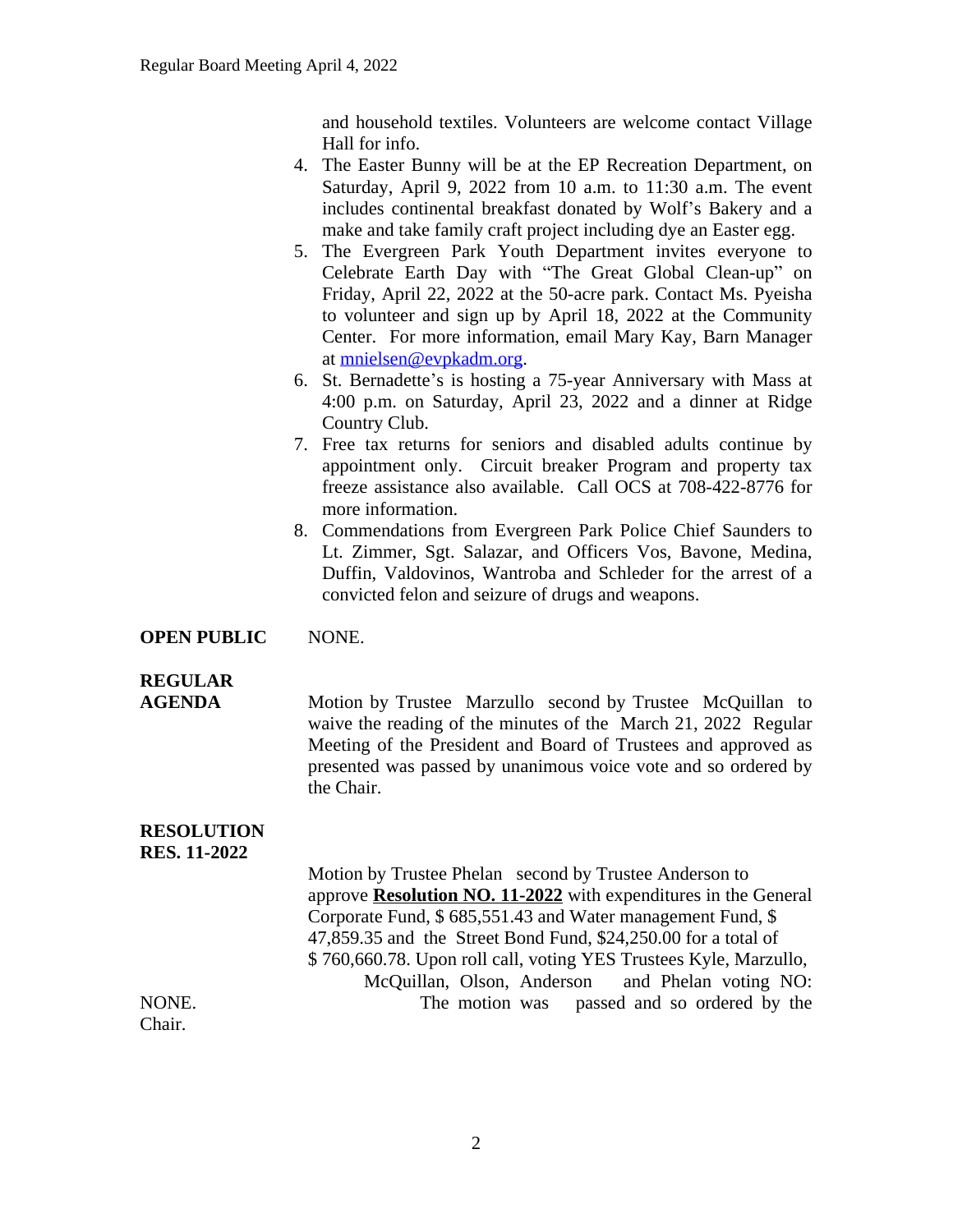## **BUSINESS**

**CERTIFICATES** Motion by Trustee Kyle second by Trustee Olson to approve the business license application for **WEIL FOOT AND ANKLE (new owner)** to conduct a podiatric office located at 10000 S. Kedzie Avenue. Upon roll call, voting YES Trustees Marzullo, McQuillan, Olson, Anderson, Phelan and Kyle voting NO: NONE. The motion was passed and so ordered by the Chair.

# **RESOLUTION**

**NO. 5-2022** Motion by Trustee Marzullo second by Trustee Phelan to approve **ORDINANCE NO. 5-2022, 'A RESOLUTION OF THE VILLAGE OF EVERGREEN PARK EXPRESSING SUPPORT FOR THE RENEWAL OF THE CLASS 8 ASSESSMENT STATUS FOR PIN 24-12-236-009-0000."** Upon roll call, voting YES Trustees McQuillan, Olson, Anderson Phelan, Kyle, and Marzullo voting NO: NONE. The motion was passed and so ordered by the Chair.

### **PROCLAMATION**

#### Motion by Trustee McQuillan second by Trustee Phelan to *"Proclaim April 10-16, 2022 at National Public Safety Telecommunicators Week in the Village of Evergreen Park."*

The Chair stated she listens to the radio and she complimented the Telecommunicators on their calmness during emergencies. She read the proclamation and thanked all those who serve to protect in the public safety sector. Upon roll call, voting YES Trustees McQuillan, Olson, Anderson Phelan, Kyle, and Marzullo voting NO: NONE. The motion was passed and so ordered by the Chair.

# **ENGINEER'S**

**REPORT** Village Engineer Tim Klass stated preparations are underway for various projects scheduled this summer, specifically the southwest quadrant with street construction and paving and curbing. The area is referred to as Section 11, which includes Central Park to Pulaski and 99<sup>th</sup> Street to 95<sup>th</sup> Street. Mr. Klass added notifications will be made to alert residents and avoid interfering with parking and staging of vehicles / floats during the Independence Parade and Holy Redeemer Carnival and other summer Village events.

# **ATTORNEY**

**DEPT.**

**REPORT** The Attorney had no report.

| <b>HEADS</b> | No reports. |
|--------------|-------------|
|              |             |

| <b>BIDS</b><br>None. |
|----------------------|
|                      |